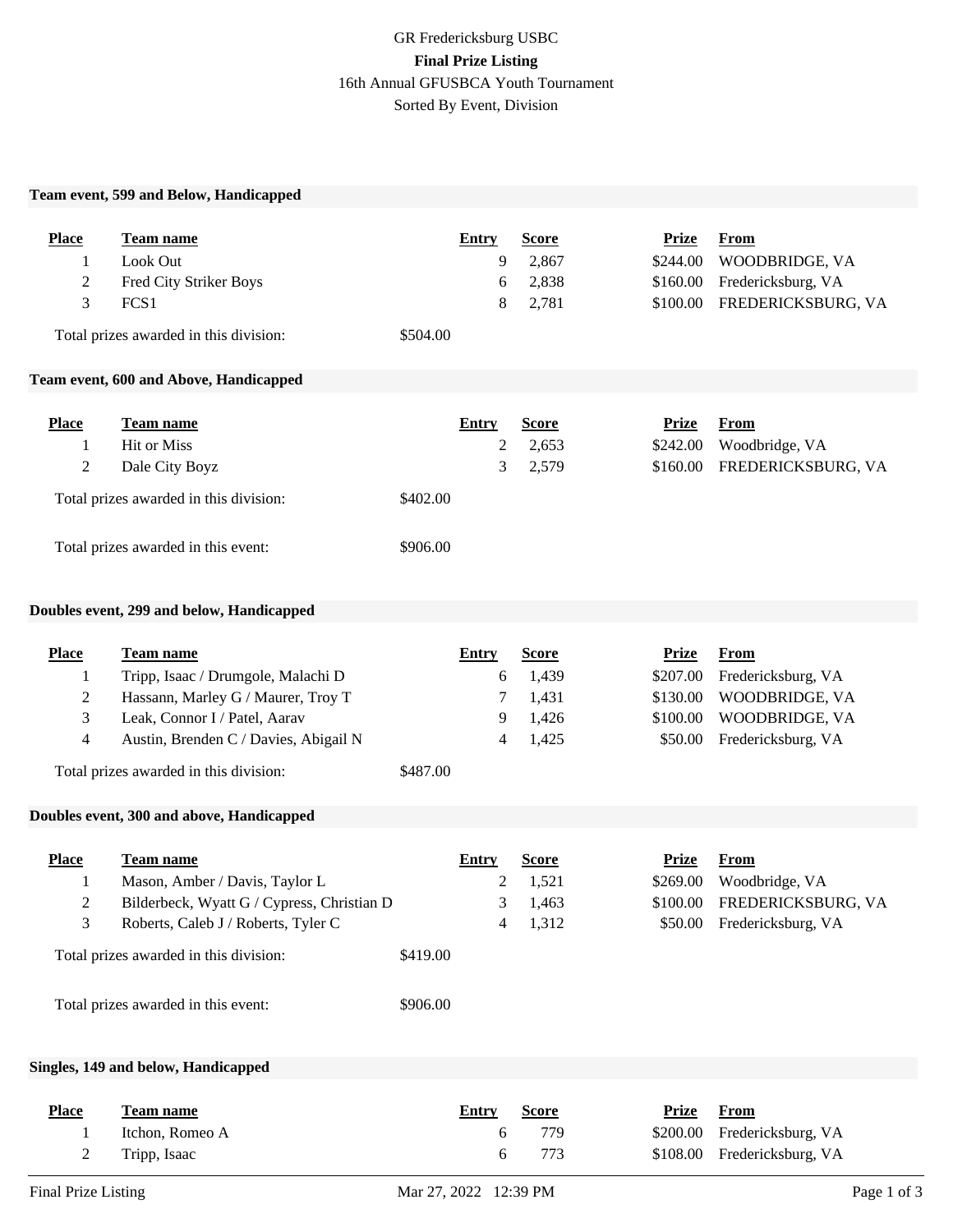# GR Fredericksburg USBC **Final Prize Listing**

16th Annual GFUSBCA Youth Tournament

Sorted By Event, Division

| Newbill, Aleena C   | 748 | \$65.00 WOODBRIDGE, VA     |
|---------------------|-----|----------------------------|
| Davies, Abigail N   | 742 | \$42.00 Fredericksburg, VA |
| Drumgole, Malachi D | 725 | \$35.00 Fredericksburg, VA |
| Turner, Bayleigh    | 723 | \$14.25 FREDERICKSBURG, VA |
| Watson, Anthony     | 723 | \$14.25 Fredericksburg, VA |
|                     |     |                            |

Total prizes awarded in this division: \$478.50

### **Singles, 150 and above, Handicapped**

| <b>Place</b> | Team name                              | Entry    | <b>Score</b> | Prize    | From               |
|--------------|----------------------------------------|----------|--------------|----------|--------------------|
|              | Hassann, Marley G                      |          | 793          | \$200.00 | WOODBRIDGE, VA     |
| 2            | Mason, Amber                           | 2        | 734          | \$100.00 | Woodbridge, VA     |
| 3            | Davis, Taylor L                        | 2        | 720          | \$60.00  | Woodbridge, VA     |
| 4            | Roberts, Tyler C                       | 4        | 699          | \$40.00  | Fredericksburg, VA |
| 5            | Cypress, Christian D                   | 3        | 683          | \$27.50  | FREDERICKSBURG, VA |
|              | Total prizes awarded in this division: | \$427.50 |              |          |                    |
|              | Total prizes awarded in this event:    | \$906.00 |              |          |                    |

#### **All Events, 149 and below, Handicapped**

| <b>Place</b> | Team name                              | Entry    | <b>Score</b>   | Prize | <b>From</b>                |
|--------------|----------------------------------------|----------|----------------|-------|----------------------------|
|              | Patel, Aarav                           |          | 9 2.214        |       | \$55.00 WOODBRIDGE, VA     |
|              | Drumgole, Malachi D                    |          | $6\quad 2,200$ |       | \$45.00 Fredericksburg, VA |
|              | Itchon, Romeo A                        |          | 6 2,175        |       | \$25.50 Fredericksburg, VA |
|              | Total prizes awarded in this division: | \$125.50 |                |       |                            |

### **All Events, 150 and above, Handicapped**

| <b>Place</b>                           | Team name                           | Entry    | <b>Score</b> | Prize   | From           |
|----------------------------------------|-------------------------------------|----------|--------------|---------|----------------|
|                                        | Mason, Amber                        | 2        | 2,243        | \$50.00 | Woodbridge, VA |
| 2                                      | Davis, Taylor L                     | 2        | 2,197        | \$40.00 | Woodbridge, VA |
| 3                                      | Hassann, Marley G                   |          | 2,133        | \$30.50 | WOODBRIDGE, VA |
| Total prizes awarded in this division: |                                     | \$120.50 |              |         |                |
|                                        | Total prizes awarded in this event: | \$246.00 |              |         |                |

#### **Scratch Singles, 149 and below, Scratch**

| <b>Place</b> | Team name                              | Entry   | <b>Score</b> | Prize | From                   |
|--------------|----------------------------------------|---------|--------------|-------|------------------------|
|              | Robinson, Taurian                      |         | 481          |       | \$13.50 WOODBRIDGE, VA |
|              | Total prizes awarded in this division: | \$13.50 |              |       |                        |